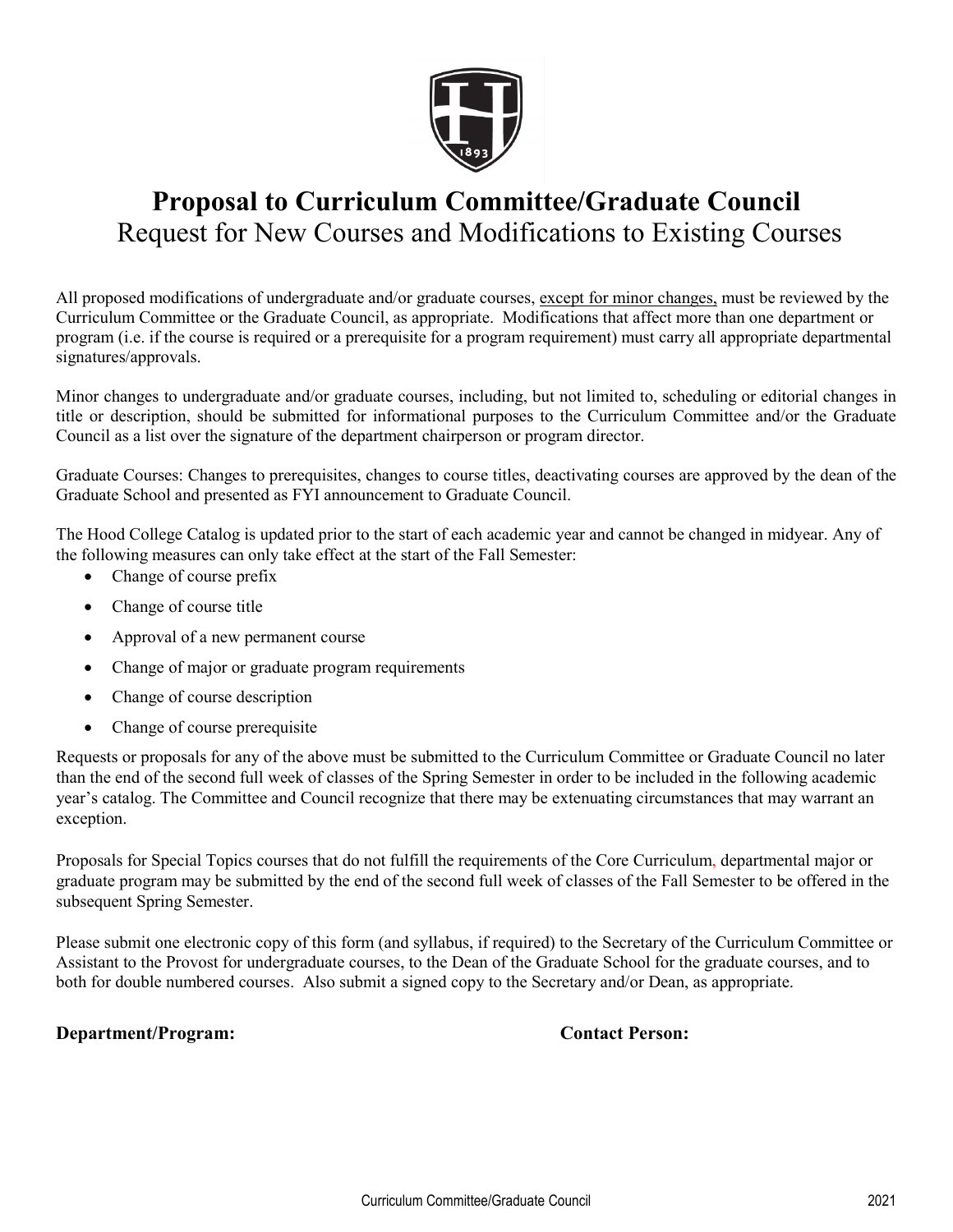# **New Course Proposal Section**

*If a new course, please include a syllabus that includes the course objectives, the course requirements, the grading criteria, the recommended texts and required reading, and the topic outline.* 

- 1. Course prefix and level (e.g., ENGL XXX, etc.): 2. Transcript Title (20 character/space limit or less): 3. Long Title (40 character/space limit or less): 4. How many credits: 5. Credit/Grade Type: S/U S/U Letter Grade Developmental 6. Enrollment Limit (include brief justification if lower than 15):
- 7. Subtype (choose one that applies):

| Ensemble       | Field Work         | Honors    | Independent Study |
|----------------|--------------------|-----------|-------------------|
| Internship     | Lab                | Lecture   | Lecture/Lab       |
| Lecture/Studio | <b>PE</b> Activity | Practicum | Seminar           |
| Thesis         |                    |           |                   |

- 8. Prerequisites (300-400 level courses should have prerequisites; list any minimum grade requirements if applicable):
- 9. Co-requisites, if applicable:
- 10. Course description (as it will appear in the next academic catalog):

11. Does this fulfill undergraduate Core Curriculum requirements (if yes, the Addendum to Curriculum Materials-Evaluation of Core Courses is also required): YES NO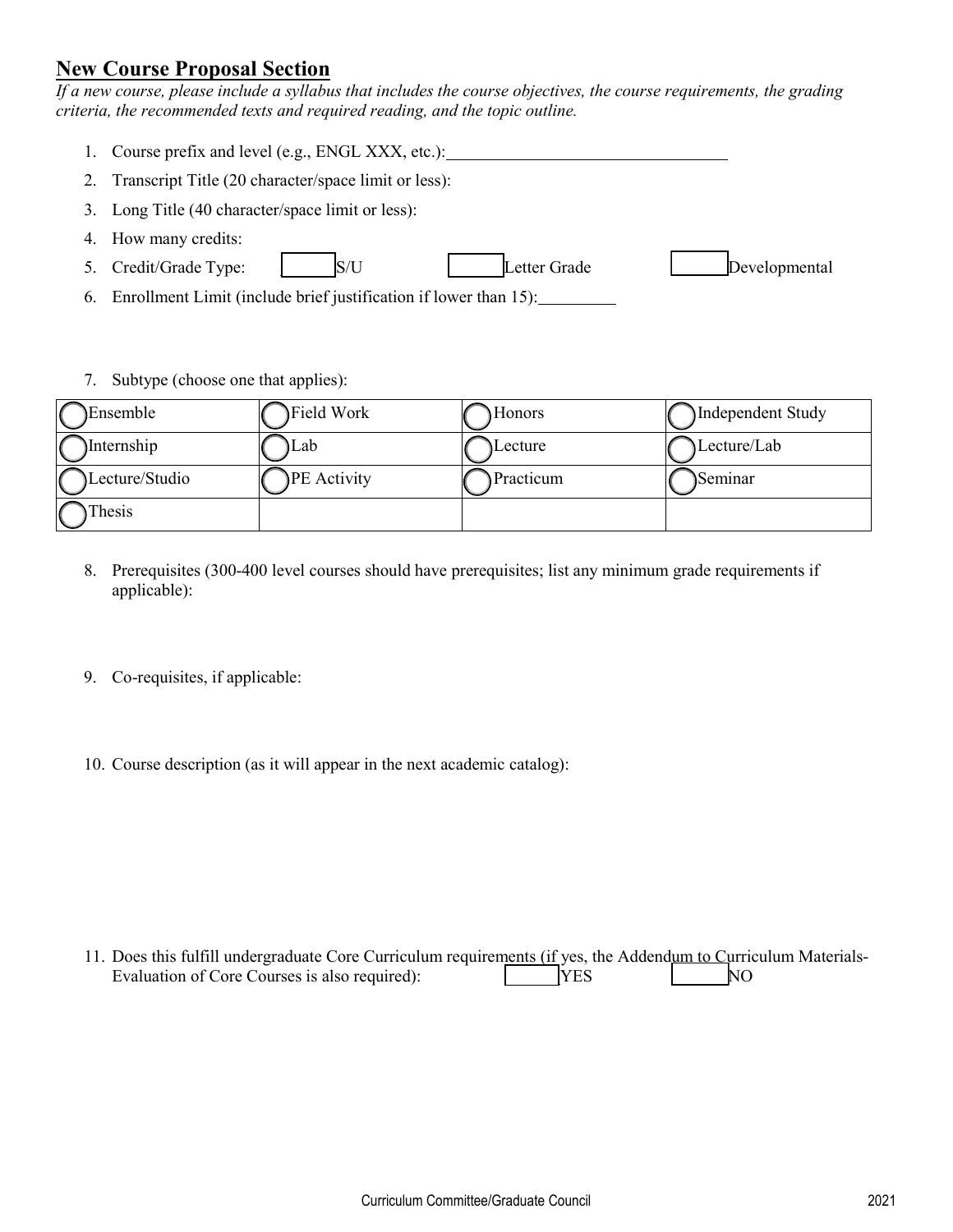12. Is this course cross-listed with another course:  $\parallel$  YES NO



*Cross-listing can occur at the 400/500, 500/500 or 500/600 level*

If yes, please indicate the following:

Indicate other course prefix and number:

For 400/500 level cross-listing, provide distinct course requirements and performance expectations for undergraduate students enrolled in the course:

#### 13. Starting Term and Year:

14. Term Offering:

| $17.$ TUTH OTIVITIE.    |                                                                         |
|-------------------------|-------------------------------------------------------------------------|
| As Needed               | Fall, Spring & Summer<br>$\left[$ Fall & Spring<br>Summer and/or Winter |
| Fall                    | Fall or Spring<br>Spring<br>Summer                                      |
| Winter                  | Fall and/or Summer<br>Spring and/or Summer                              |
| 15. Frequency Offering: | Odd Years<br>Annually<br>Even Years                                     |

- 16. Special/Lab Fees:
- 17. List all major, minor or other programs that require or recommend this course, and indicate the responses of those departments in the response: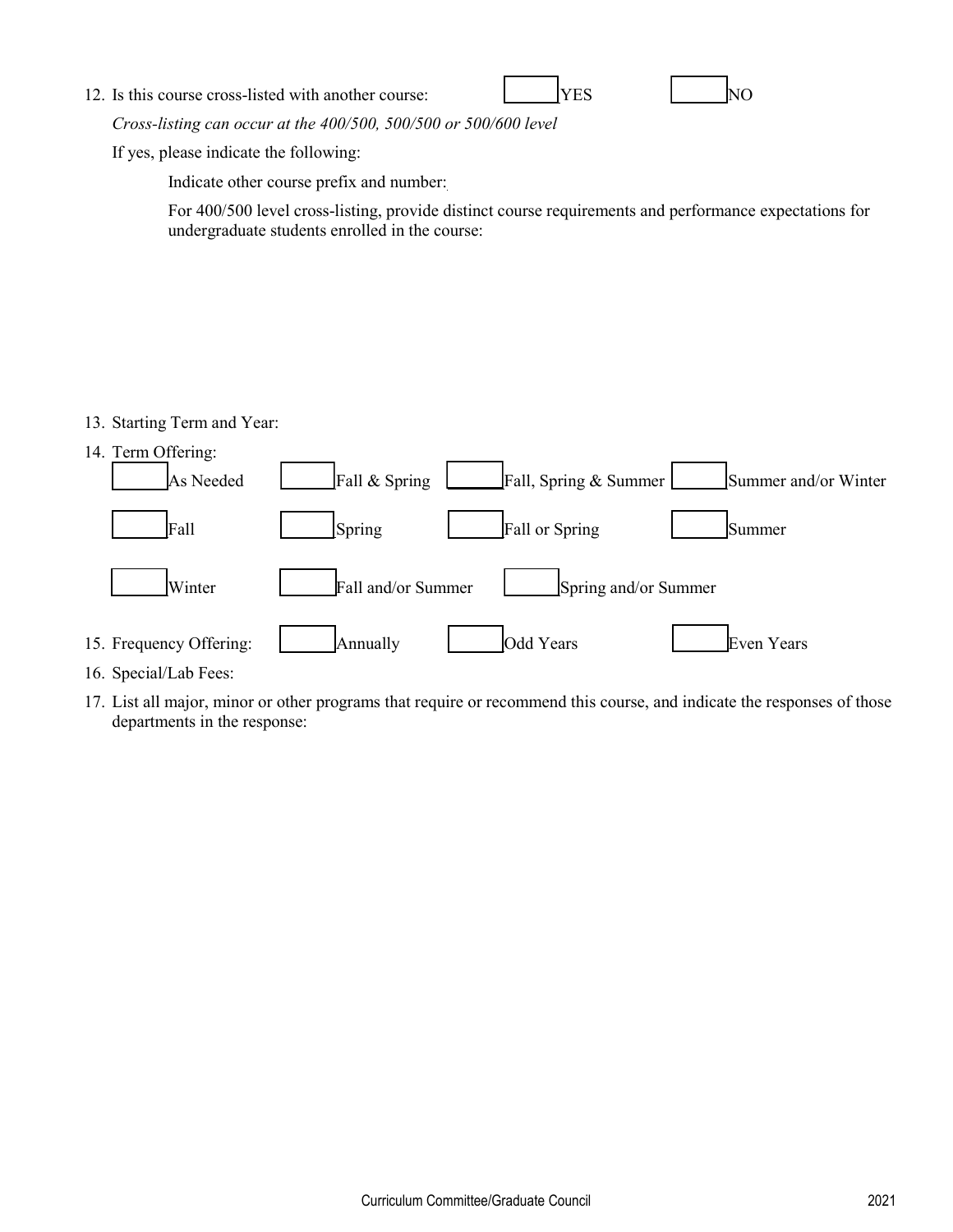# **Existing Course Modifications Section**

#### **Provide existing course number:**

For modifications to existing coursework, indicate the changes being proposed. Check all that apply and complete the relevant information:<br>1.  $\boxed{\phantom{\begin{bmatrix} 1 \end{bmatrix}}$  Title

**Title** 

Transcript Title (20 character/space limit or less):

Long Title (40 character/space limit or less):

- 2. Course Number to change to (prefix remains the same): 3. Prefix to change to:
- 4. Number of credits:
- 5. Credit/Grade Type: Change from: Change to:
- 6. **Prerequisites (list any minimum grade requirements if applicable):**
- 7. Co-requisites, if applicable:
- 8. Description:



Identify other impacted courses or programs. To identify other areas, please use the search feature in the academic catalog. This step is necessary and required to ensure all changes are made to the appropriate areas.